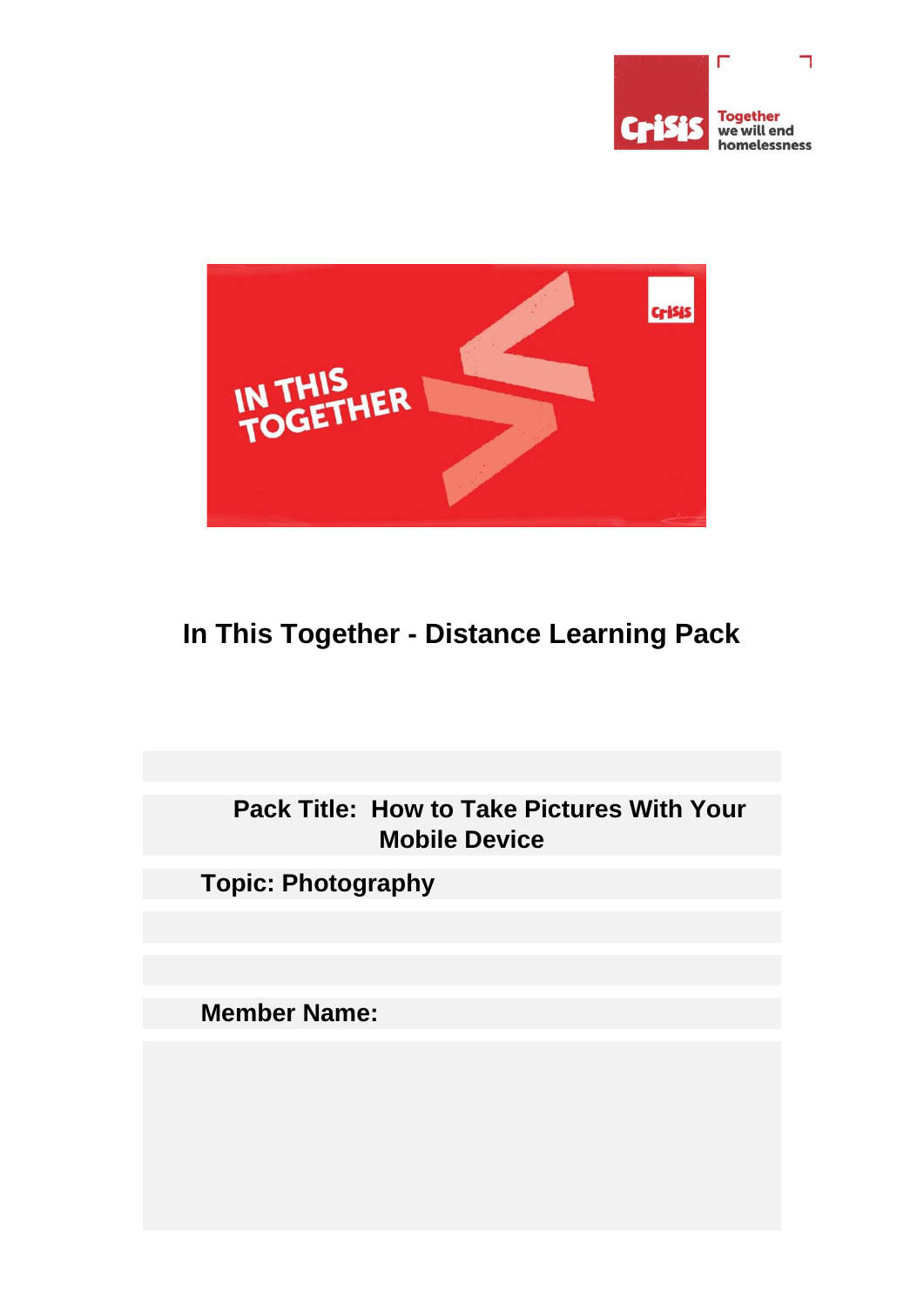

#### **How to Take Good Pictures with Your Mobile Device.**

#### **How to Take Good Photos with Your Phone**

#### 1. **Capture small details.**

You may have heard the phrase, "It's the little things." Sometimes, that also applies to photos. Closeup images that capture small, intricate, and delicate details can make for really compelling visual content. Keep an eye out for textures and patterns like peeling paint, a gravel road, or a tile table top.



#### **2. Use natural light.**

It's hard to find a great smartphone photo that was taken with a flash. Most of the time, they make a photo look overexposed, negatively altering colours and making human subjects look washed out.

Take advantage of the sources of natural light you can find, even after dark. This gives you a chance to play with shadows, like in the second image below, or create a silhouette with other ambient sources of light, like traffic and surrounding buildings.

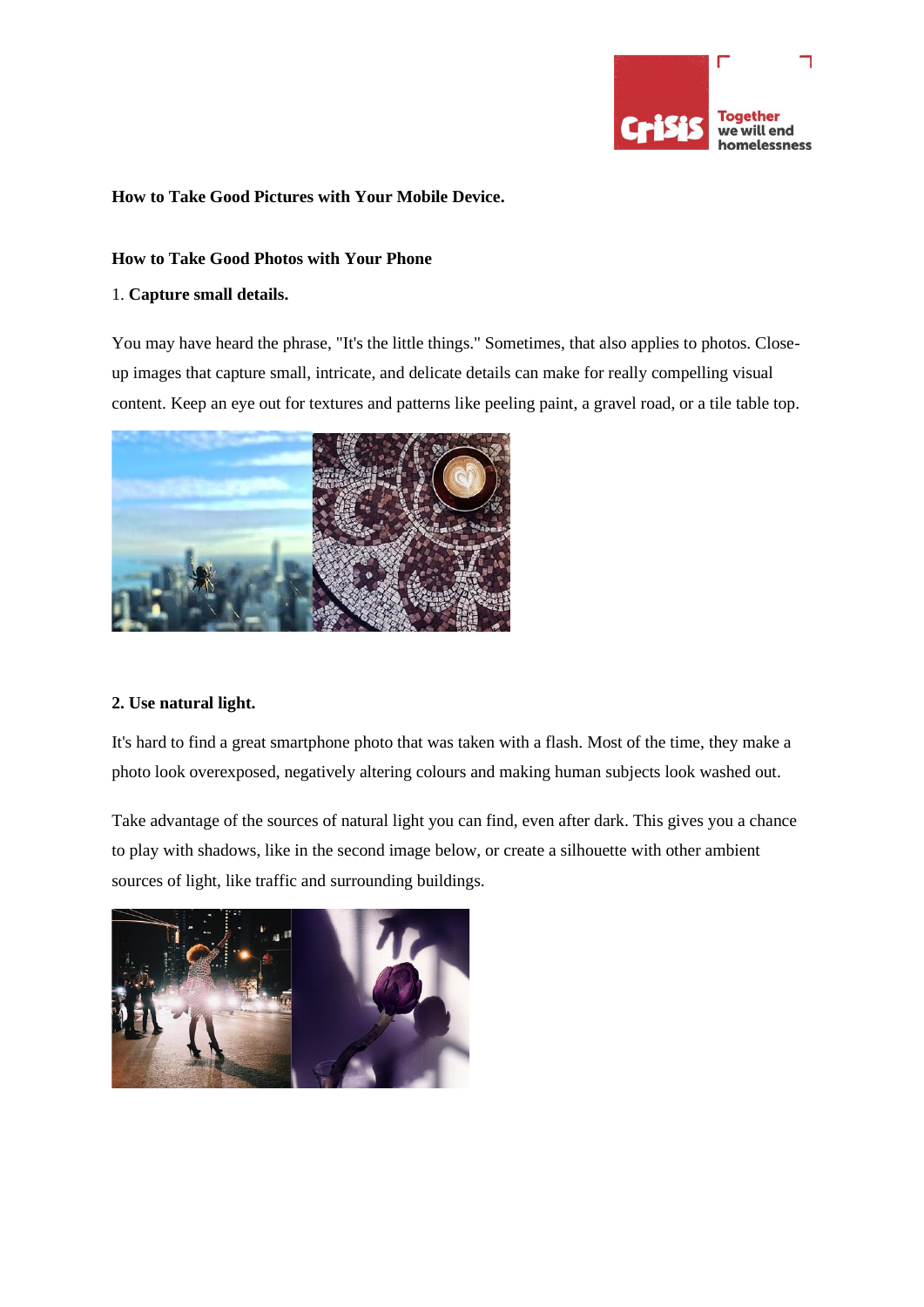

#### **3. If you use flash, only do so during the day.**

Sometimes, using your camera's flash can improve a photo -- but rarely does it do so at night. Because dark shots reveal a much sharper contrast against your phone's flash, it can make any flash look invasive and uneven.

In already well-lit spaces, however, a flash can help to soften some dark shadows behind or beneath your main subject.

When framing your next shot, look on the ground or against vertical surfaces for any dark shadows you might want to remove. If you see any, flip on the flash manually in your camera app. Setting your phone's camera flash to "auto" won't guarantee that your phone will notice the shadows you want to get rid of. Just remember to turn the flash off again when you're done.

Check out the difference in the two mobile photos of a metal figurine, below. You can see the desk shadow is considerably softer in the flash-based photo on the right. The flash even brings out more details in the body of the subject.



#### **4. Set your camera app's exposure manually**.

Another mobile camera feature you'll want to set manually is your exposure. Tapping your screen when your phone's camera is on doesn't just refocus the lens on a new subject -- it also automatically adjusts how much light the camera lets in. This, too, won't always look just right. It's best to adjust it by hand. To change your mobile camera's exposure by hand, open your camera app and tap the screen. When you see the lens refocus, you'll see a very small sun icon and a vertical scale. Slowly swipe your finger up and down this scale to adjust the light level.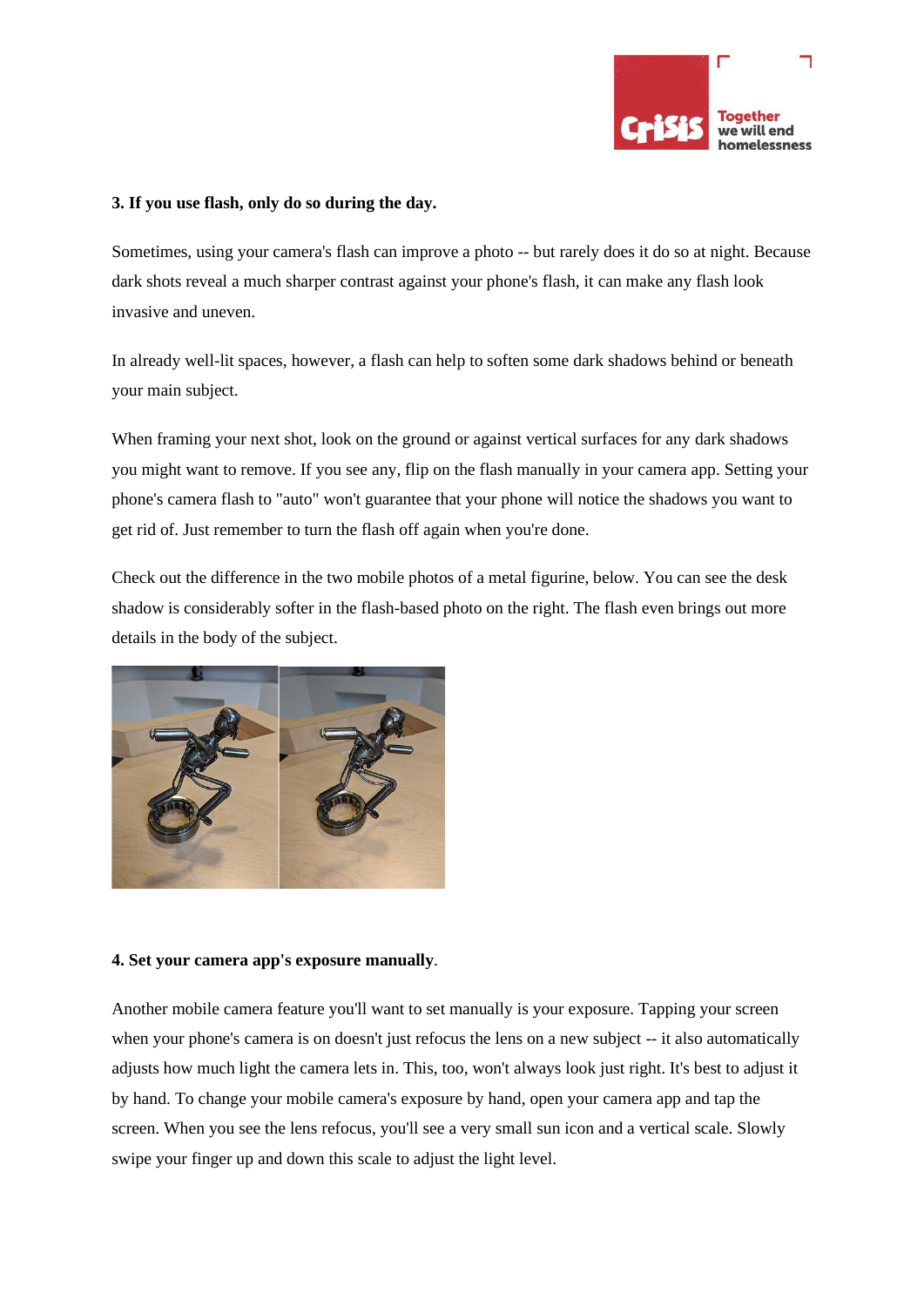

#### **5. Create abstracts.**

Abstract photos are meant to capture the essence of an object, or a series of them, without revealing the entire landscape as a whole. In other words, they serve the purpose of creating unique, surprising images from ordinary subjects.

This look can be accomplished by cropping an abstract portion of an otherwise normal photo, or by taking close-up shots of objects that leave the viewer wondering -- in admiration, of course -- what the subject might be. And subjects with patterns or repetition are great candidates for abstract photography, like in the photo of sliced figs below.



#### **6. Take candids.**

Posed photos can be great for the sake of memories -- happy moments with friends, family, or the occasional run-in with a celebrity. But sometimes, candid shots of people doing things, or people with people, can be far more interesting.

That's because candid photos are better able to effectively capture the emotion and essence of a moment. One of the best ways to capture this kind of shot is to just take as many photos as possible. You'll have more to choose from, and the best photos often happen when the "stars align," so to speak, in a single moment -- everyone's eyes are open, one person is tilting their head just so, and you finally got a shot of your chronically closed-lip friend smiling with his teeth.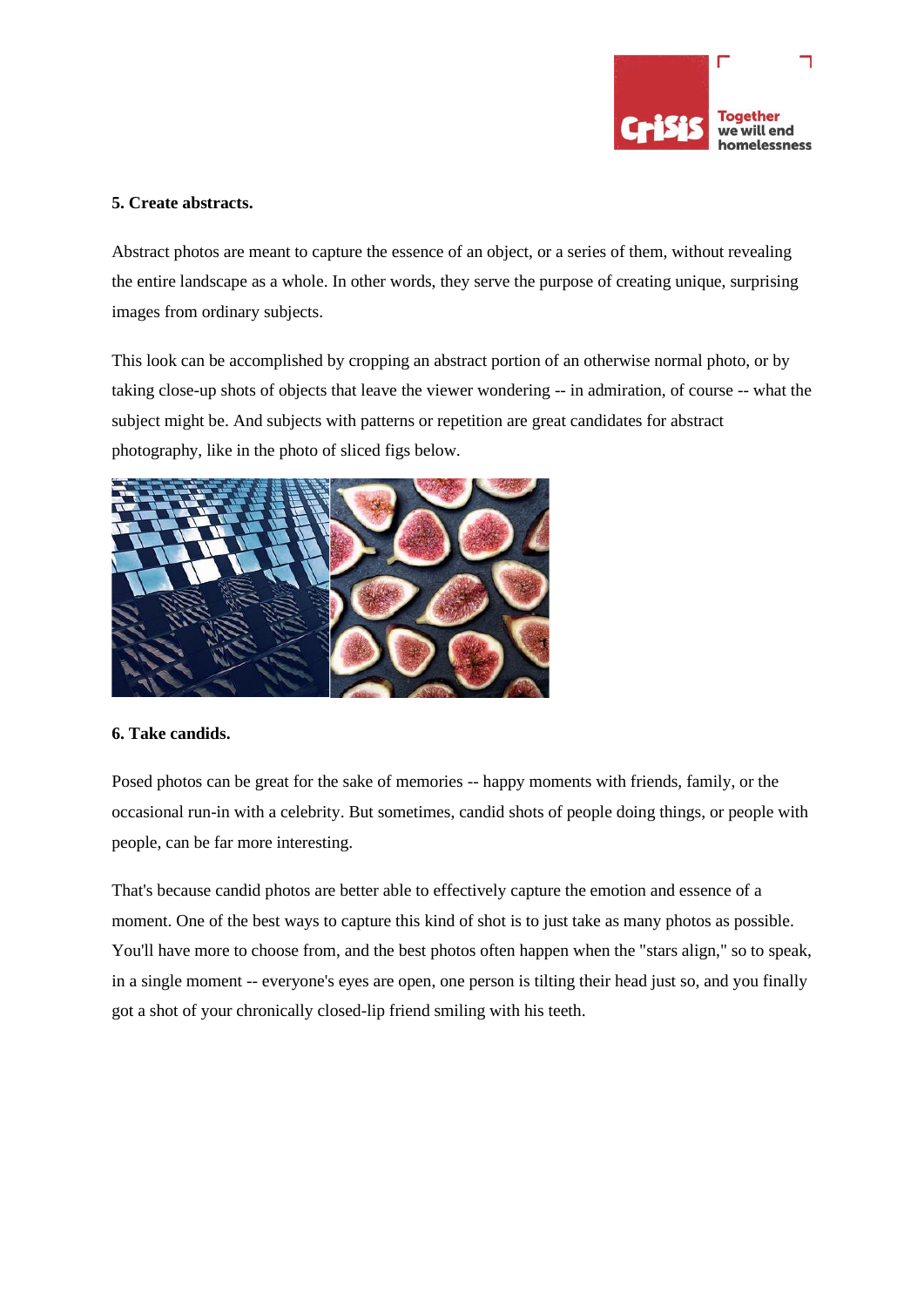

#### **7. Be non-conventional.**

Composition is a huge part of what makes a photo great, but so is the photo's subject. Some of the most delightful and remarkable photos come out of cool, unique ideas. **Images are more [effective](https://www.liveplan.com/blog/2016/01/scientific-reasons-why-you-should-present-your-data-visually/) than text at evoking [emotion](https://www.liveplan.com/blog/2016/01/scientific-reasons-why-you-should-present-your-data-visually/)** from your viewers -- that often means getting your photos to *say* something.

Try thinking outside of the box when it comes to what you're capturing -- your viewers could be pleasantly surprised by a cool or unexpected subject.



#### **8. Make people laugh.**

Speaking of evoking emotion, sometimes the most memorable photos are the ones that make us giggle. The image below of an older woman wearing a brightly-coloured shirt stating "Hi hater" is funny because it's unexpected -- and there's a part of us that admires her, too. The second image of the dog toy on a dinner plate pokes fun at classic Instagram food shots, but it's from a dog's perspective. If you can make your audience laugh, they're likely to enjoy your photo.

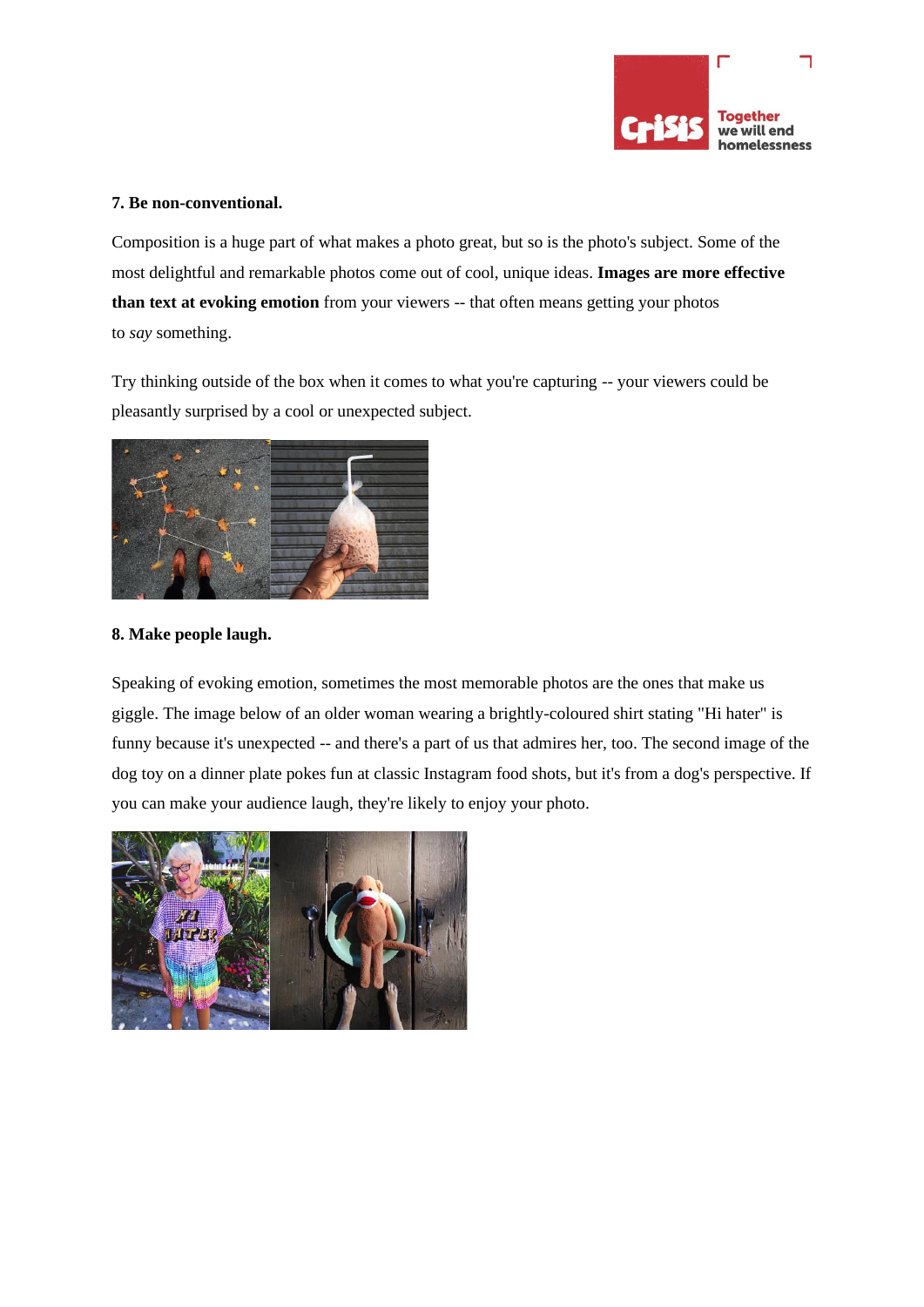

#### **9. Clean your phone's lens.**

A smartphone camera might be more convenient to carry around than a full-fledged photojournalist's camera, but it comes at the cost of protection.

Your phone is usually in your pocket or your bag when you're out of the house. All the while, the device's camera lens is collecting all kinds of dust and lint. Be sure to clean this lens with a soft handkerchief before taking a photo. You might not be able to tell just how dirty the lens was until you start editing your picture, and making sure the lens is crystal clear before taking a shot can keep you from starting from scratch.

10. Use gridlines to balance your shot.

One of the easiest and best ways to improve your mobile photos is to turn on the camera's gridlines. That superimposes a series of lines on the screen of your smartphone's camera that are based on the "**rule of [thirds](http://digital-photography-school.com/rule-of-thirds/)**" -- a photographic composition principle that says an image should be broken down into thirds, both horizontally and vertically, so you have nine parts in total.

According to this theory, if you place points of interest in these intersections or along the lines, your photo will be more balanced, level, and allow viewers to interact with it more naturally.



To switch the grid on:

- **IPhone:** Go to "Settings," choose "Photos & Camera," and switch "Grid" on.
- **Samsung Galaxy:** Launch the camera app, go to "Settings," scroll down and switch the "grid lines" option to "on."

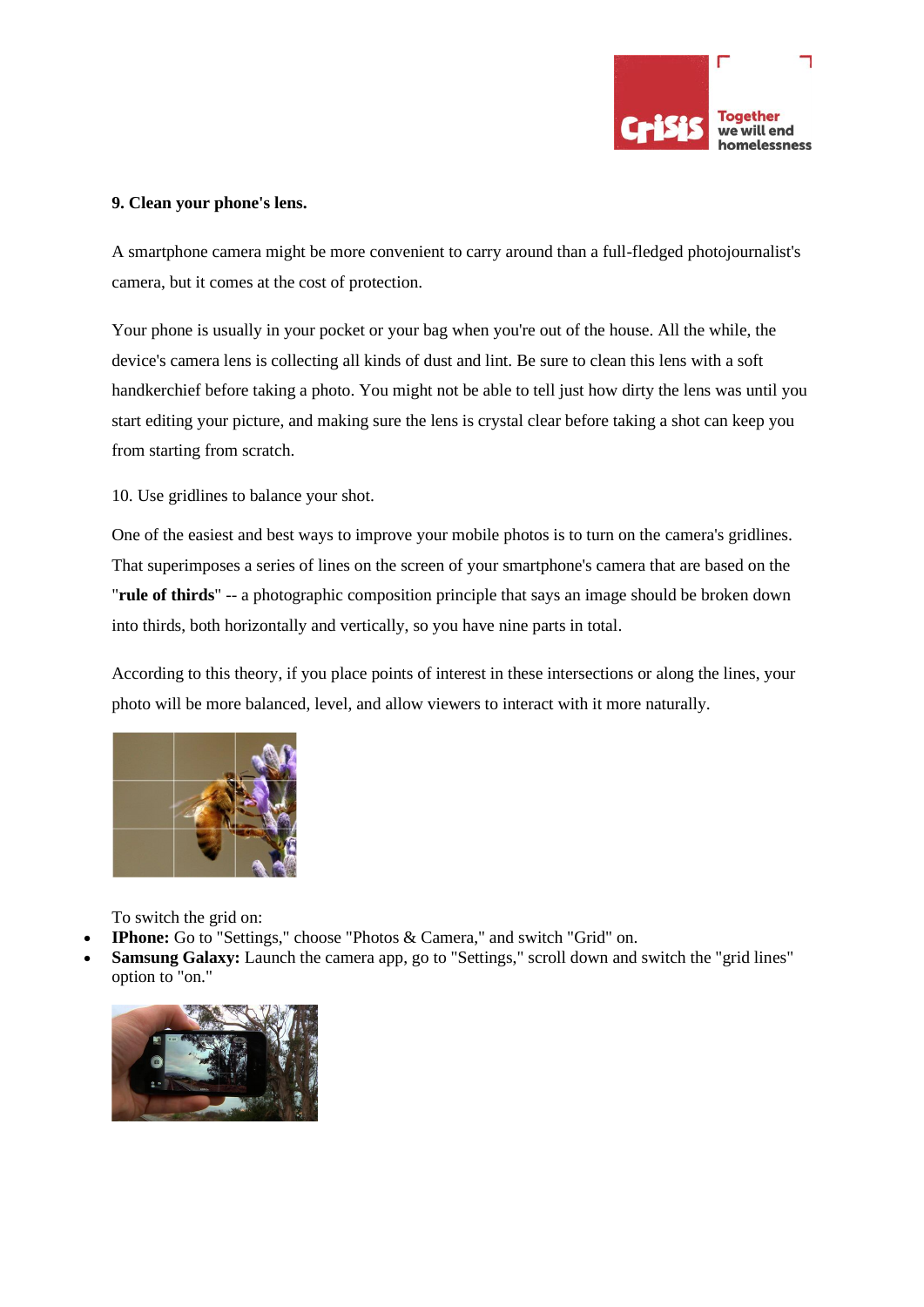

#### **11. Set your camera's focus.**

Today's phone cameras automatically focus on the foreground of your frame, but not every picture you take on your phone has an obvious subject. To adjust where you want your camera lens to focus, open your camera app and tap the screen where you want to sharpen the view.

If you're taking a photo of something in motion, for example, it can be difficult for your camera to follow this subject and refocus as needed. Tap the screen to correct your phone camera's focus just before snapping the picture to ensure the moving subject has as much focus as possible. A square or circular icon should then appear on your camera screen, shifting the focus of your shot to all of the content inside that icon.

#### **12. Focus on one subject.**

Many of the best photos include just one, interesting subject. So when taking a picture of one, spend some extra time setting up the shot. Some professional photographers say that the subject **[shouldn't](http://www.photokonnexion.com/the-simple-secrets-of-the-single-subject-shot/) fill the entire frame, and that [two-thirds](http://www.photokonnexion.com/the-simple-secrets-of-the-single-subject-shot/) of the photo should be negative space** -- that helps the subject stand out even more.

But be sure you tap the screen of your smartphone to focus the camera on your subject -- that'll help to ensure that it's focused and the lighting is optimized.

Once you've taken your photo, you can use filters and apps to make the subject even more vivid, or to crop it to frame the subject correctly. The brightness, contrast, and saturation of the photo can also be adjusted accordingly -- all from your phone.

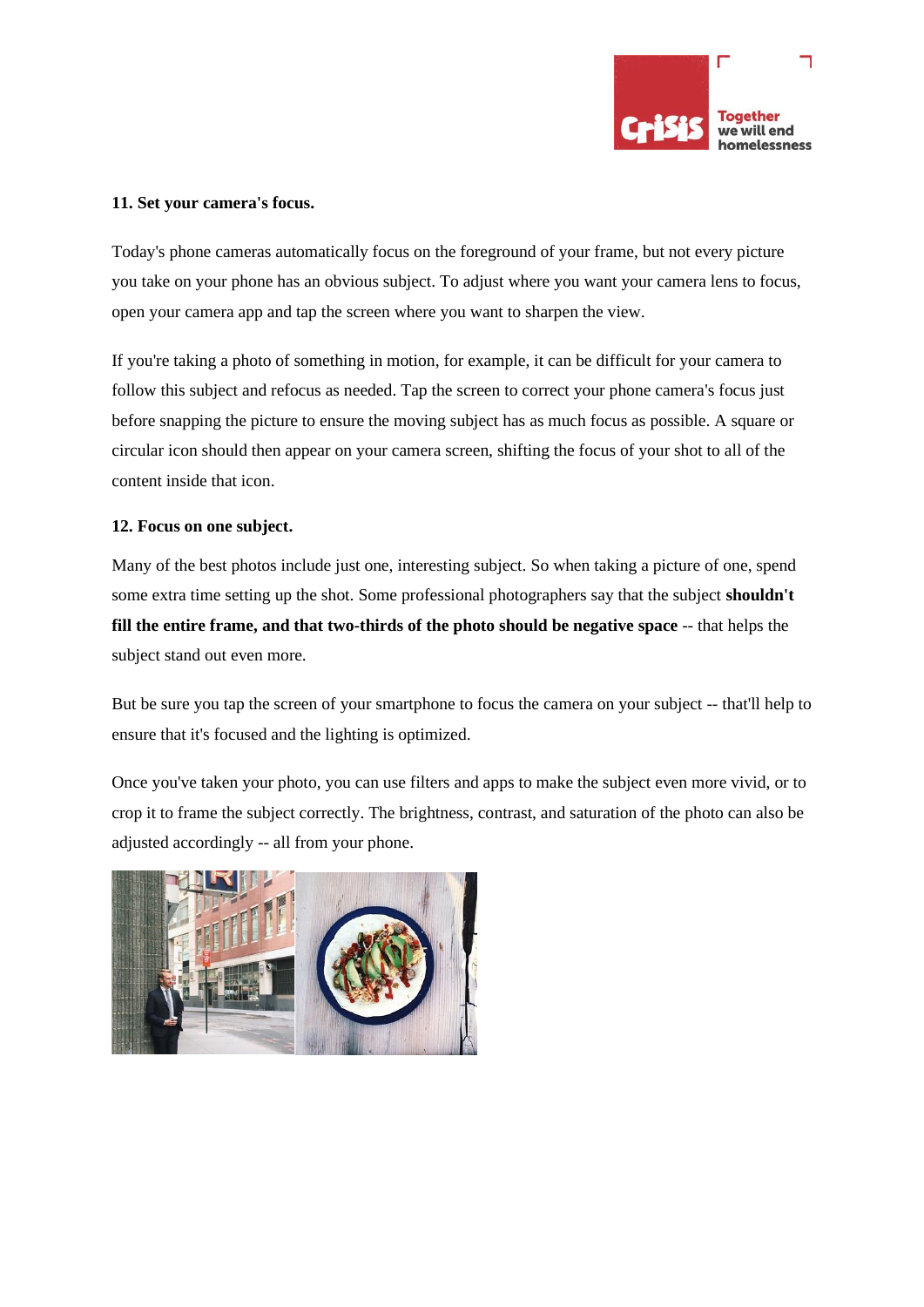

#### **13. Embrace negative space.**

"Negative space" simply refers to the areas around and between the subjects of an image --and it can take a photo from "good" to "great."

When you include a lot of empty space in a photo, your subject will stand out more and evoke a stronger reaction from your viewer. And what does negative space looks like? It's often a large expanse of open sky, water, an empty field, or a large wall, as in the examples below.



## **14. Find different perspectives.**

Taking photos from a unique, unexpected angle can make them more memorable -- it tends to create an illusion of depth or height with the subjects. It also makes the image stand out, since most mobile photos are taken either straight -on or from a bird's eye view.

Try taking a photo directly upward and playing with the sky as negative space, like in the first photo below. Or, you can try taking it at a slight downward angle.

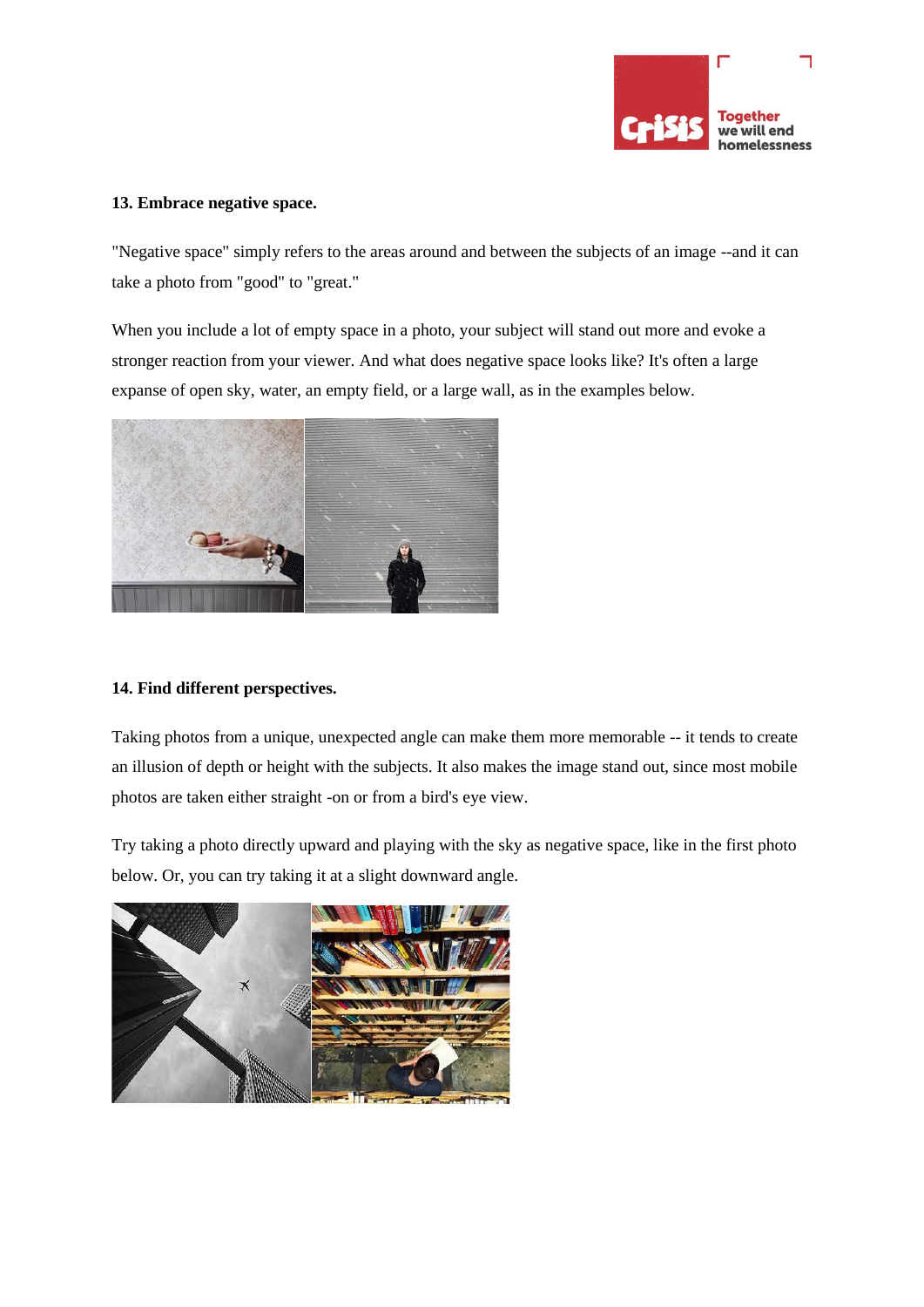

### **15. Play with reflections.**

There's something so idyllic about seeing the sky reflected in a body of water. There's a reason why we love seeing that -- our eyes are drawn to reflections. So look for opportunities to play with them in photos.

There are plenty of out-of-the-box places to find reflections -- puddles, larger bodies of water, mirrors, sunglasses, drinking glasses, and metallic surfaces are just a few.



#### **16. Use leading lines.**

In some photos, there's a line that draws the viewer's eye toward a certain part of the frame. Those are called leading lines. They can be straight or circulinear -- think staircases, building facades, train tracks, roads, or even a path through the woods.

Leading lines are great for creating a sense of depth in an image, and can make your photo look purposefully designed -- even if you just happened to come upon a really cool shape by accident.

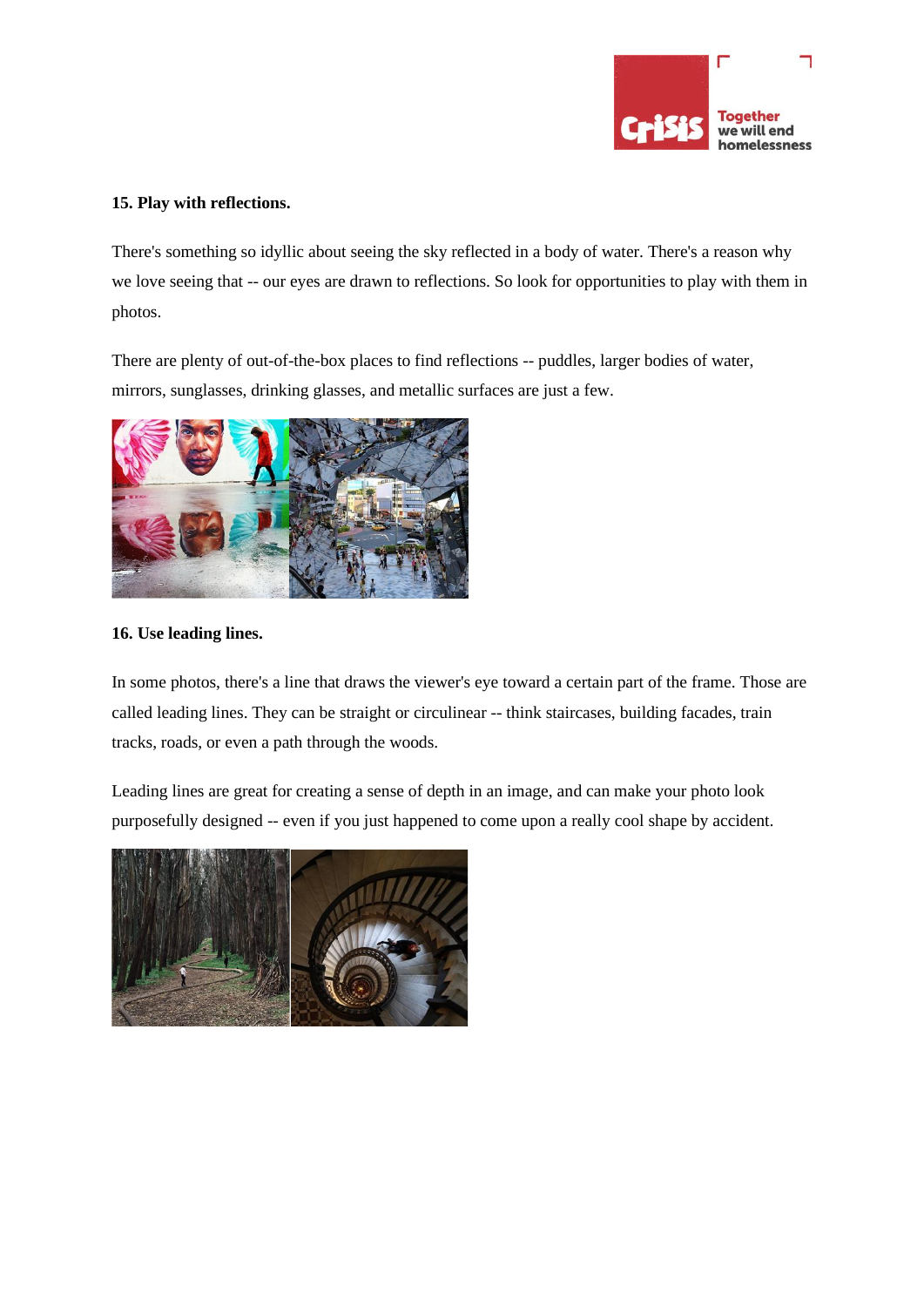

#### **17. Look for symmetry.**

Symmetry can be **[defined](https://books.google.com/books?id=DxmcCgAAQBAJ&pg=PA24&lpg=PA24&dq=%E2%80%9CSymmetry+is+a+vague+sense+of+harmonious+and+beautiful+proportion+and+balance%E2%80%9D.&source=bl&ots=Ms5K2cCG4a&sig=m6qY0wE_lVbWxPdvHkp3-9GDB3E&hl=en&sa=X&ved=0ahUKEwjV___Ms6fJAhVHGT4KHdJoAvkQ6AEIKjAC)** as "a vague sense of harmonious and beautiful proportion and balance." And pictures that contain symmetry can be incredibly pleasing to the eye - it's also one of the simplest and most compelling ways to compose a photo.

In photography, **[symmetry](http://www.school-of-digital-photography.com/2014/01/using-symmetry-to-improve-your-photography-composition.html) usually means** creating an image that can be divided into two equal parts that are mirror images of each other. That's a bit different than reflections - symmetry can be found "in the wild," as per the staircase picture, or you can set up your photo accordingly, like photographer Eric Christian did in the first photo below.

And remember -- use those gridlines from tip #1 to line everything up perfectly.



**18. Keep an eye out for repetitive patterns.**

Repetitive patterns are very pleasing to the eye -- they appear whenever strong graphic elements are repeated over and over again, like lines, geometric shapes, forms, and colours. These patterns can make a strong visual impact, and photographing something like a beautiful, tiled floor can be enough to create a striking image. Other times, it's more fun to keep an eye out for where they appear naturally or unintentionally, like with the congruent fire escapes on the left.

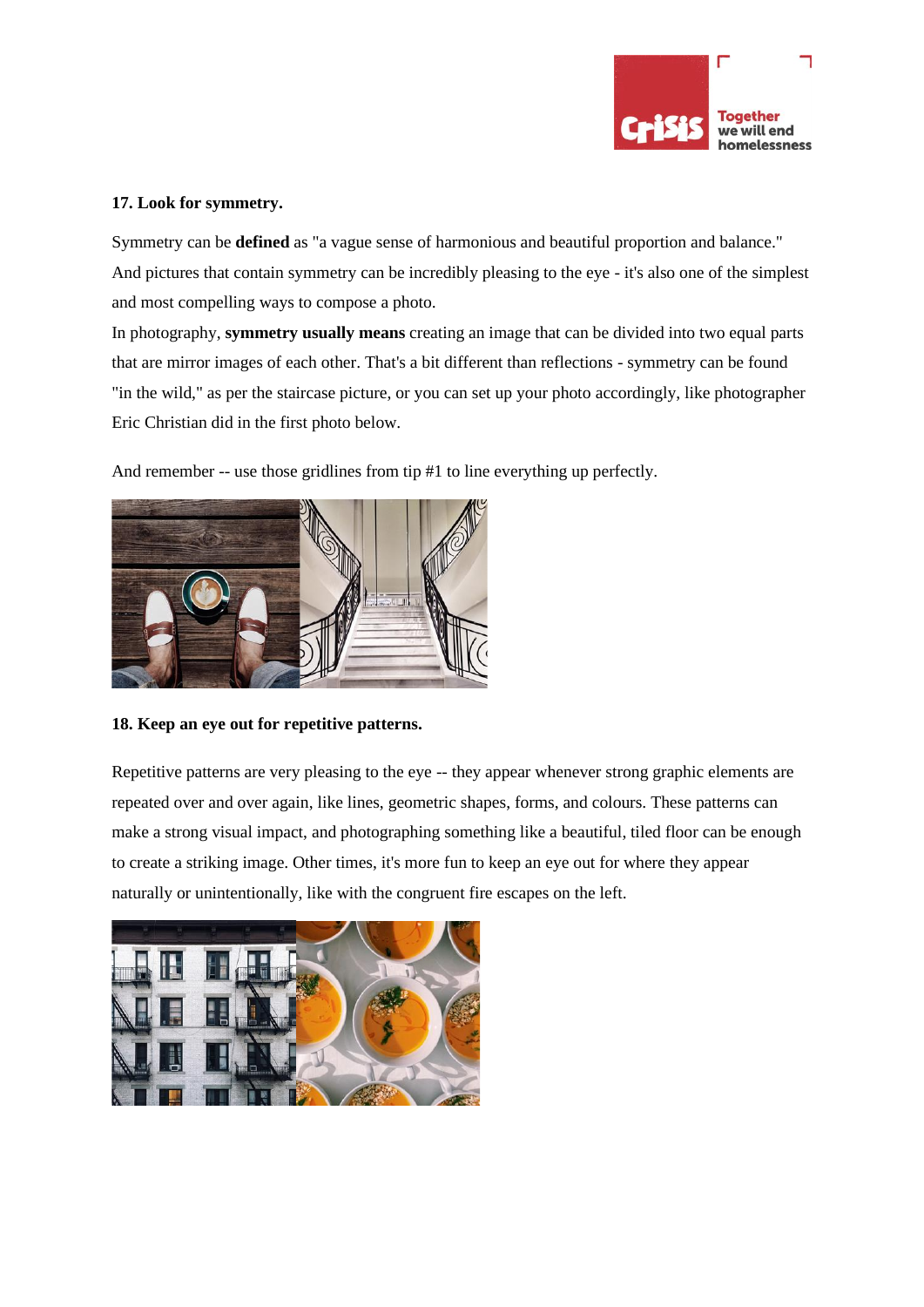

# **19. Avoid zooming in.**

When you take a photo from a distance, it's tempting to zoom in on something specific you're trying to capture. But it's actually better *not* to zoom in -- doing so can make the photo appear grainy, blurry, or pixelated.

Instead, try to get closer to your subject -- unless it's a wild animal, in which case we would advise keeping your distance -- or take the photo from a default distance, and crop it later on. That way, you won't compromise quality, and it's easier to play around or optimise a larger image.



# **If you need any further information please contact denise.keane@crisis.org.uk**

Reference:<https://blog.hubspot.com/marketing/good-pictures-phone-tips>